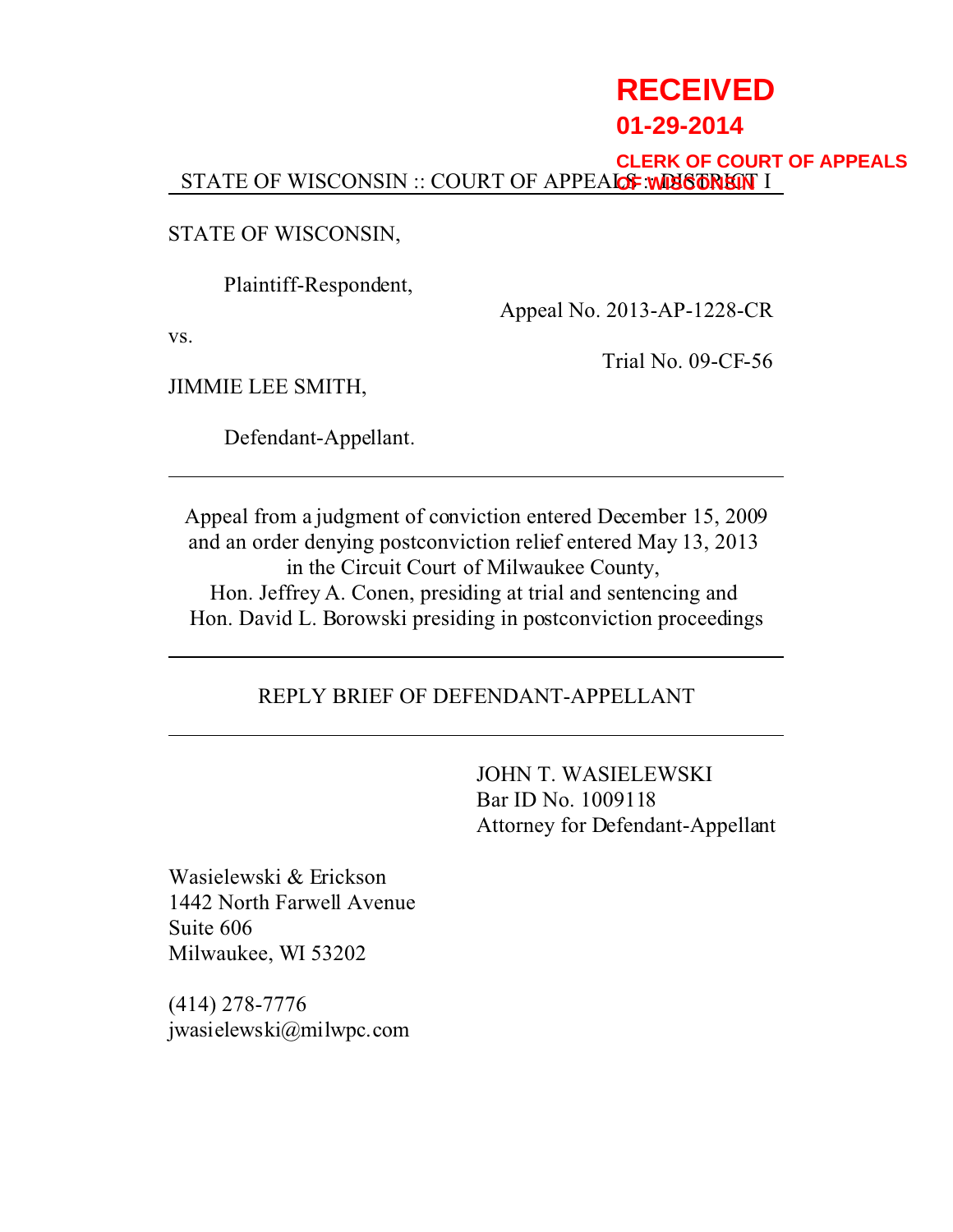# TABLE OF CONTENTS

| The trial court erred in finding that<br>Mr. Smith was competent at the |
|-------------------------------------------------------------------------|
| Substantive incompetency claim  1                                       |
| Ineffective assistance incompetency claim 4                             |
| Procedural incompetency claim 6                                         |
|                                                                         |
| FORM AND LENGTH CERTIFICATION  8                                        |
| CERTIFICATE OF COMPLIANCE  8                                            |

# TABLE OF AUTHORITIES

## **Cases**

| Hummel v. Rosemeyer, 564 F.3d 290        |  |
|------------------------------------------|--|
| <i>State v. Garfoot, 207 Wis.2d 214,</i> |  |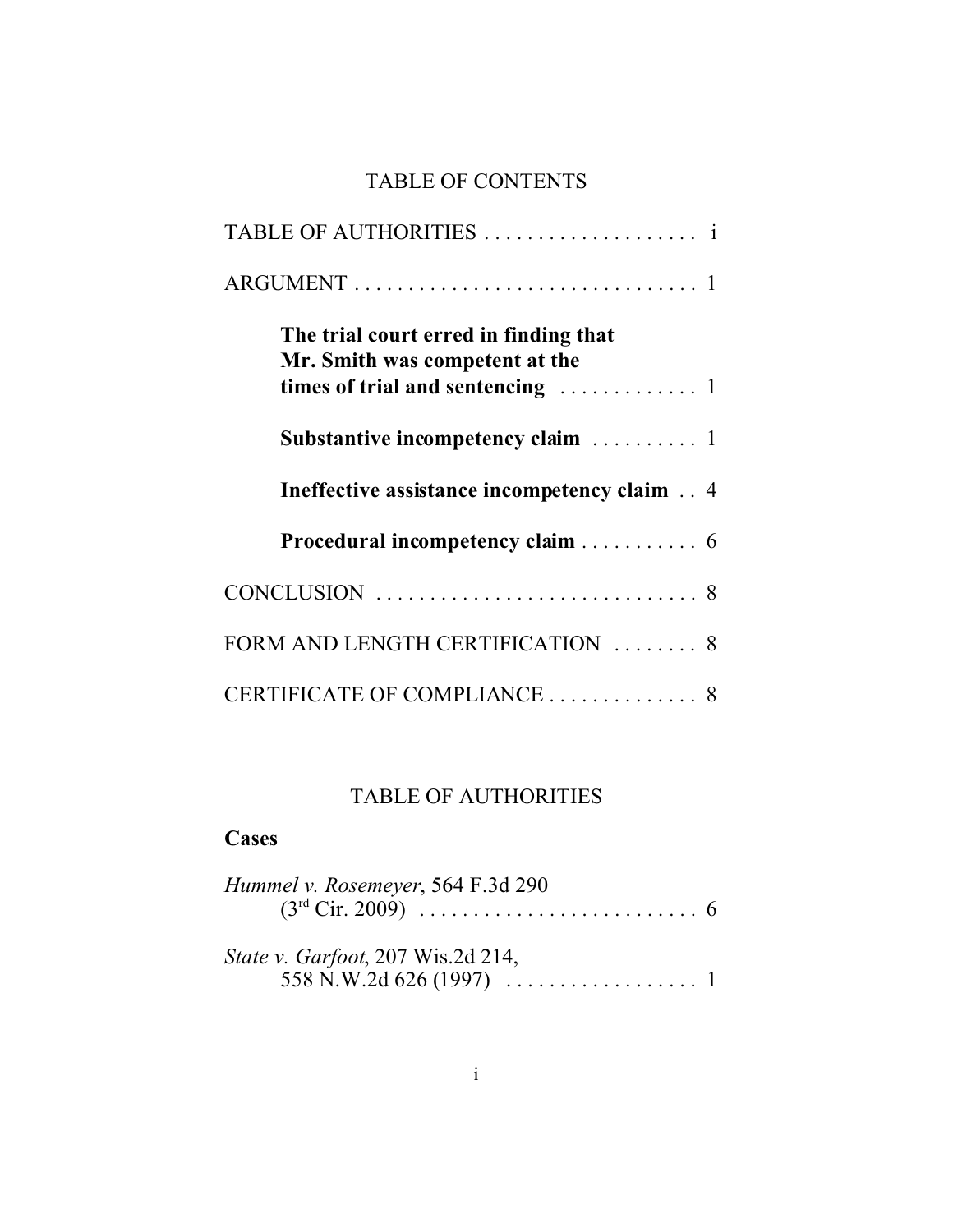#### ARGUMENT

## **The trial court erred in finding that Mr. Smith was competent at the times of trial and sentencing**

Mr. Smith asserts three distinct legal claims regarding his competency at trial and sentencing, in the following order: a substantive claim that Mr. Smith proved he was incompetent at the time of trial; a ineffective assistance claim based on trial counsel's failure to raise the competency issue; and a procedural claim based upon the trial court's failure to order a competency evaluation or hearing. In response, the State rearranged the order in which it addressed these claims. However, Mr. Smith replies to the State, addressing each claim in the order in which he originally asserted it.

#### **Substantive incompetency claim**.

The State asks this court to uphold Judge Borowski's finding that Mr. Smith was competent at the time of trial and sentencing. In so doing, the State points out on at least two occasions that "'determination of competence is an individualized, fact-specific decision.'" State's br, 15, 19, quoting *State v. Garfoot*, 207 Wis.2d 214, 227, 558 N.W.2d 626 (1997).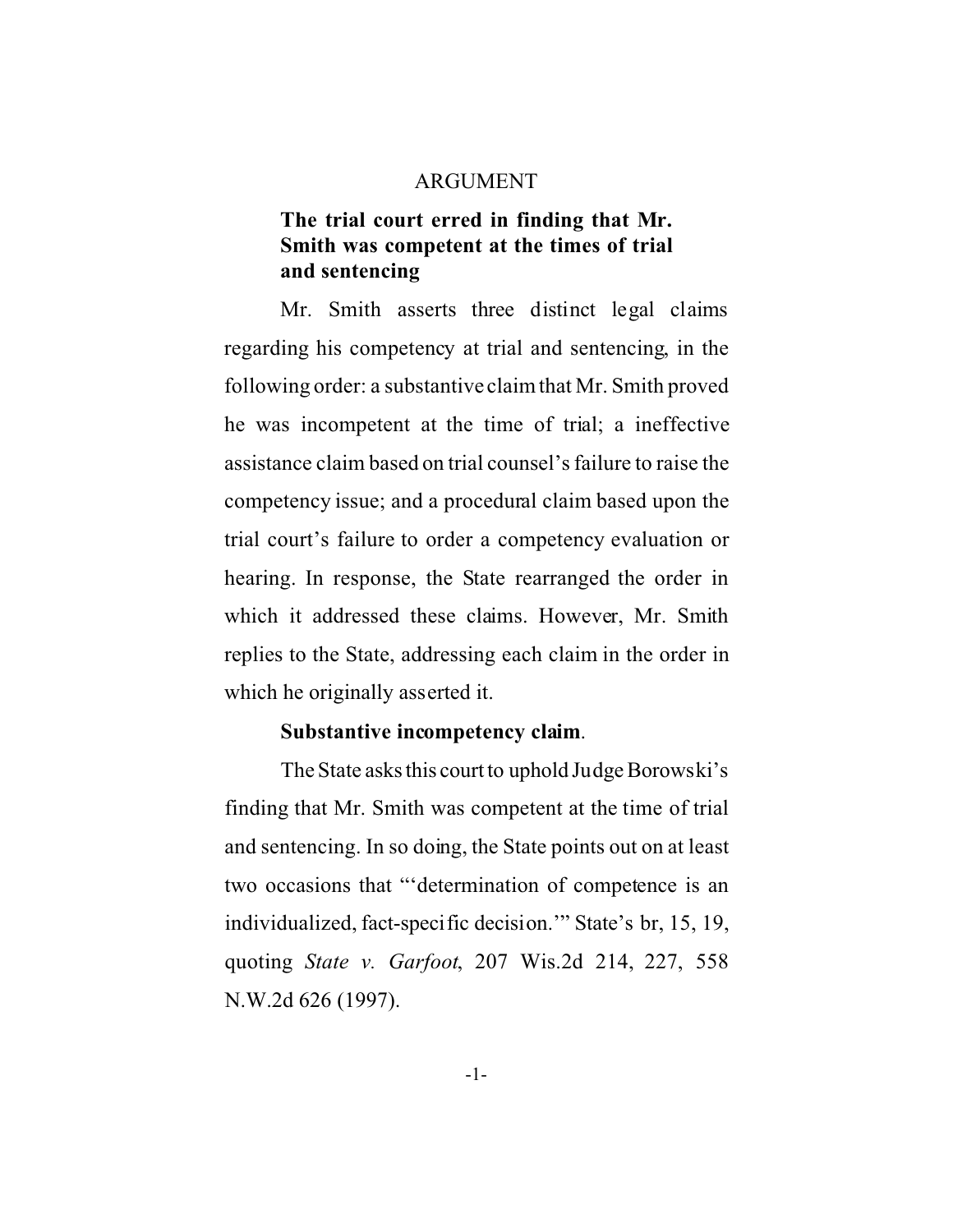The State is, however, unable to articulate how Judge Borowski's decision is individualized or specific as to Jimmie Lee Smith. Rather, the State points to two rather broad factors: that Mr. Smith's competency evaluations were conducted retrospectively without the contemporaneous interviews, and that trial counsel, having been present at the time of trial and sentencing, should be believed over psychological experts, who met with Mr. Smith only later. State's br. 17-19. By this reasoning, any retrospective review of a defendant's competencymustfail. Judge Borowski's reasoning is not individualized to specific facts concerning Mr. Smith, but is categorical: as the State explained:

> [Judge Borowski] summed up Smith's arguments as "people who were not present at the relevant time know more than the people who were present" (94:4- 5). The court concluded that Smith had it wrong (94:5).

State's br. 17. Such a categorical decision as to whom to believe is an erroneous exercise of discretion.

Judge Borowski's decision, and the State's arguments in support of it, contained no individualized facts regarding Mr. Smith for a simple reason: the specific facts overwhelmingly support the assertion that Mr. Smith was not competent at the time of trial. The State thus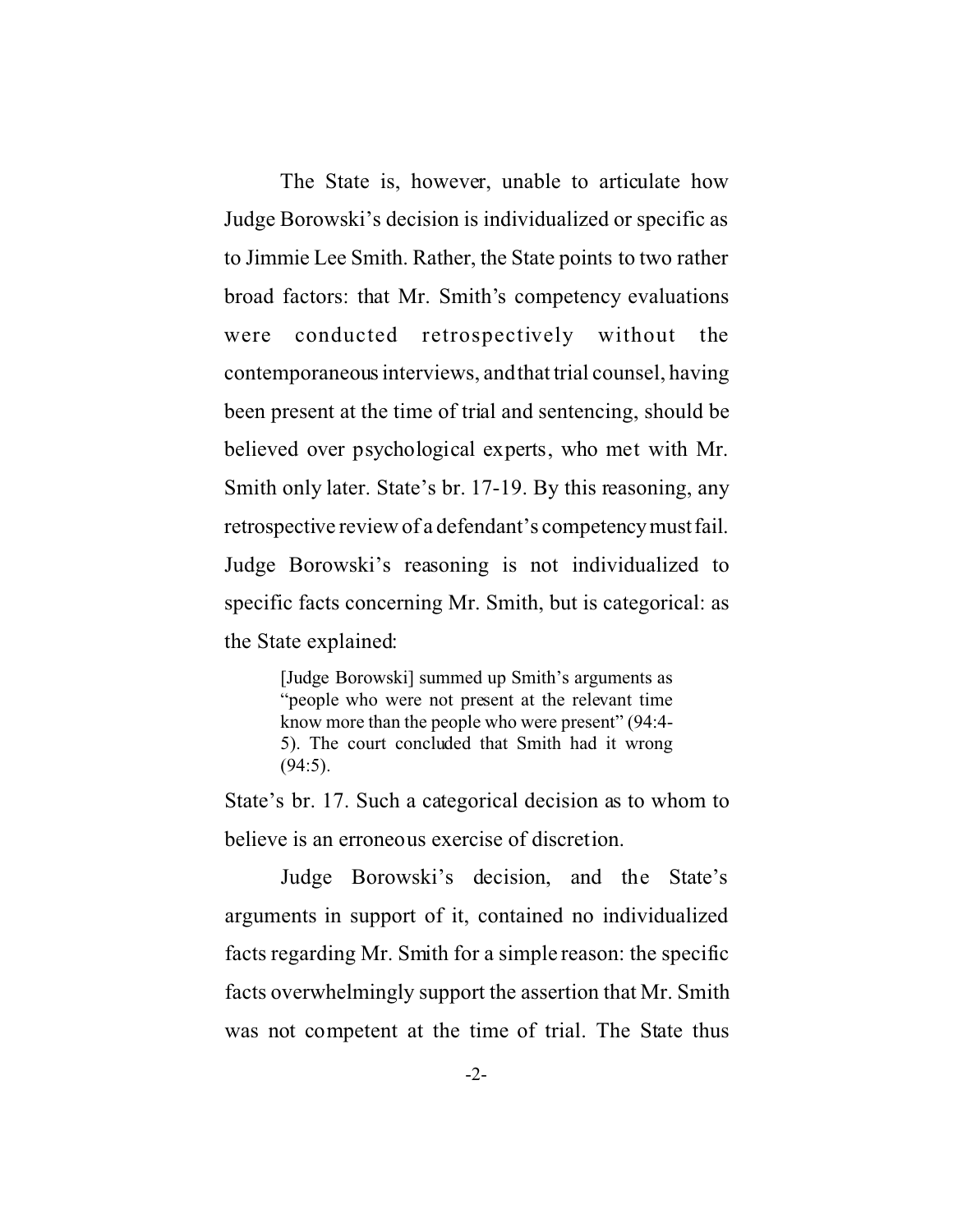ignores or grossly understates the specific facts.

For example, the State claims that "Dr. Pankiewicz based his opinion mainly on review of records of past interviews with Smith to determine his competency to participate in postconviction proceedings (91:7)." State's br. 16. The State thus implies that he relied "mainly" on interviews not contemporaneous with or proximate to the times of trial or sentencing. In fact, Dr. Pankiewicz reviewed numerous other sources of information,including the complaint, police reports, defense and prosecution postconviction pleadings, and records from the Wisconsin Resource Center, the Department of Corrections and the Milwaukee County Jail. 91: 7-9; 99: 1-2. From these, and especially from the jail records, Dr. Pankiewicz was able to recount that while in jail awaiting trial, Mr. Smith was often seen demonstrating bizarre behavior and other psychotic symptoms. 91: 10-12; 99: 4. Rambling speech, agitated behavior and apparently delusional ideation were again shown later in the month of his trial 99: 5.

At a later point, the State sought to negate the importance of Mr. Smith's psychotic symptoms by noting that not every mentally disordered defendant is incompetent. State's brief 19. However, Mr. Smith was not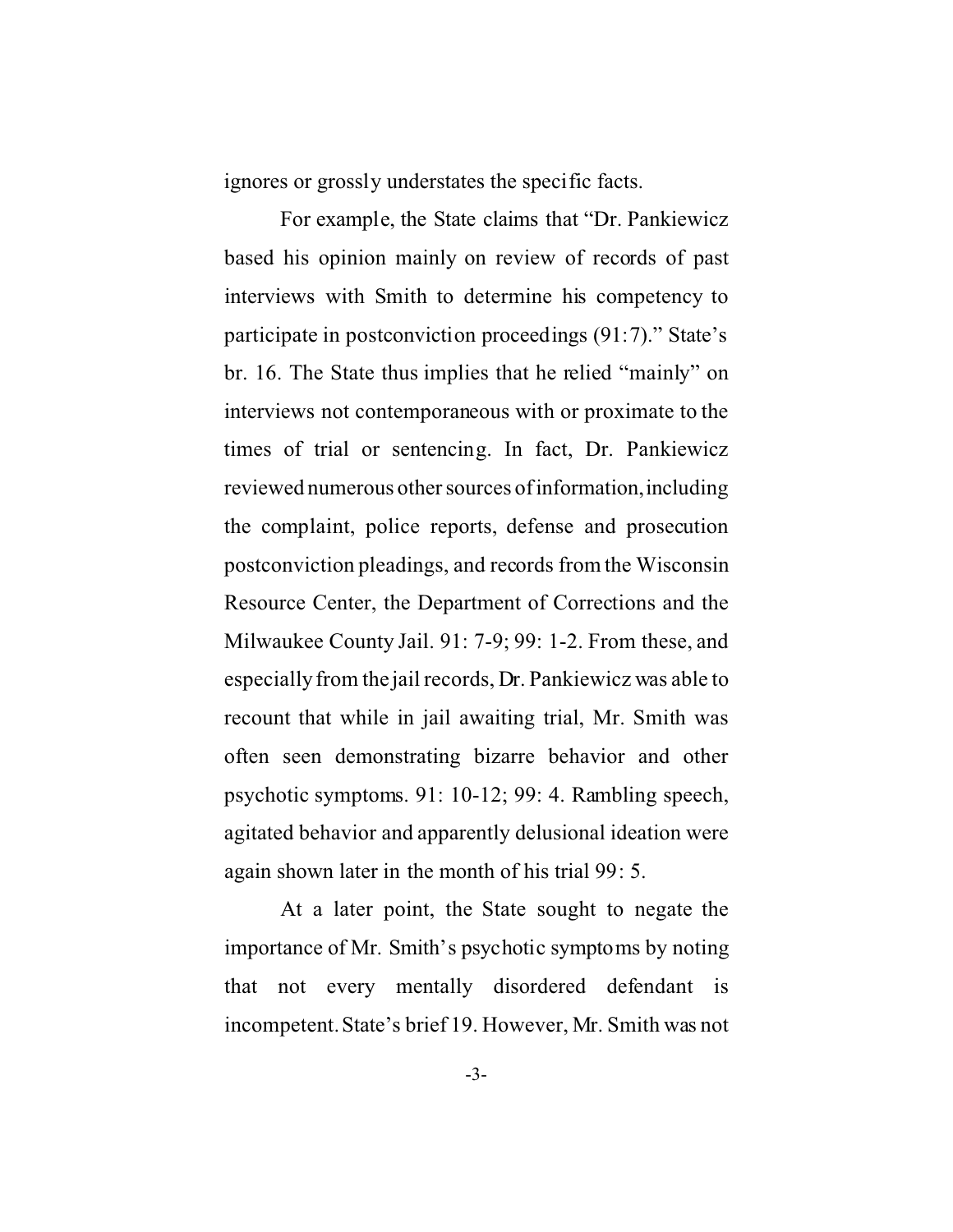merely a mentally disordered defendant; he was twice adjudicated incompetent to assist in postconviction proceedings (83: 24-25; 85: 18), a fact mentioned nowhere in the State's brief. Thus, the question Judge Borowski had to determine was not *whether* Mr. Smith had become incompetent, but rather *when*.

#### **Ineffective assistance incompetency claim**

As the State notes, Mr. Smith's trial counsel saw no reason to raise the issue of Mr. Smith's competency. As the State also points out, the "question of effective assistance of counsel involves a determination of the point when counsel is required to raise the issue of incompetency." State's br. 12. The State also points out that trial counsel was present with Mr. Smith in court, met with Mr. Smith seven times and received several letter from Mr. Smith, and still saw no reason to raise competency. State's br. 12-13. The question is whether, based on what he knew of Mr. Smith, trial counsel should have raised the issue.

Mr. Smith wrote two letters to his attorney on days his trial was in progress. 92: 14-15, 17. Yet, these letters do not seem to show concern about the trial. Rather, in the letter of October 12, 2009 Mr. Smith asks his attorney to cancel a Social Security Disability claim *from 1989*, and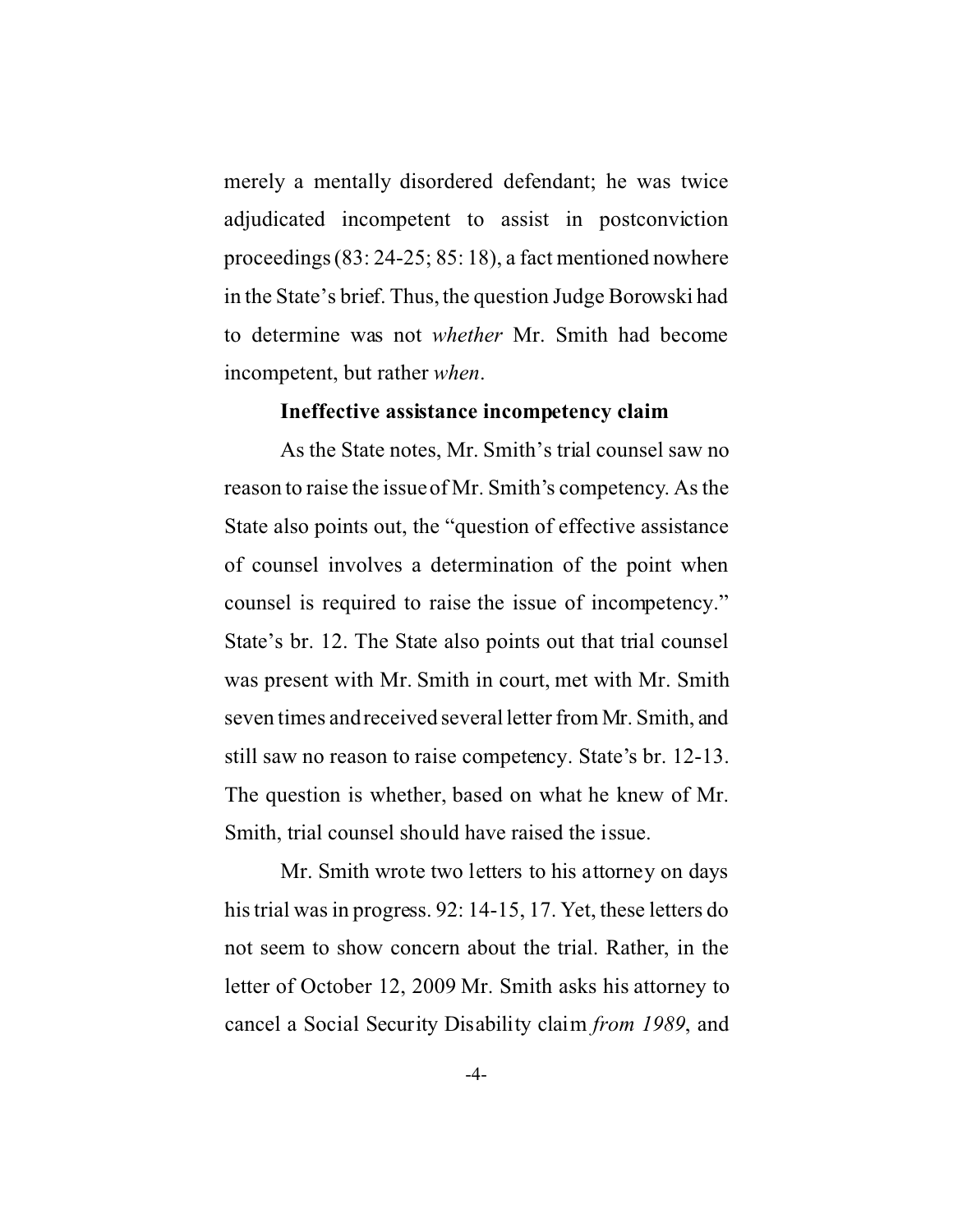complains about his jailers showing favoritism in allowing inmates use of a black ink pen. 92: 17-18. Confronted with these matters, however, Mr. Smith's counsel replied only as to his uncertainty of the date he received this letter. Likewise, Mr. Smith's letter of October 13, 2009 expresses his desire that the DOC clear his criminal record. 92: 14- 15. Counsel saw this only as a reflection of Mr. Smith's usual anger about his sex offender registry charge. 92: 15. Thus, even at the postconviction hearing, knowing that Mr. Smith's competence was now in issue, trial counsel was unwilling to accept any suggestion that Mr. Smith might have shown reason to doubt competence.

While Mr. Smith's behavior before and during trial may not have unequivocally given trial counsel cause to question competency, this changed during Mr. Smith's allocution at sentencing. Apx. 111-116; 79: 14-19. After the second paragraph, Mr. Smith's allocution became a rant about matters having no discernable connection to the case. He complained about bailing a woman named Yvonne Carter out of jail, which somehow led to 12 years in jail. Apx. 112; 79: 15. Somehow, this led to Mr. Smith being shot and spending almost six months in a hospital. Apx. 114; 79: 17. Mr. Smith's counsel interrupted the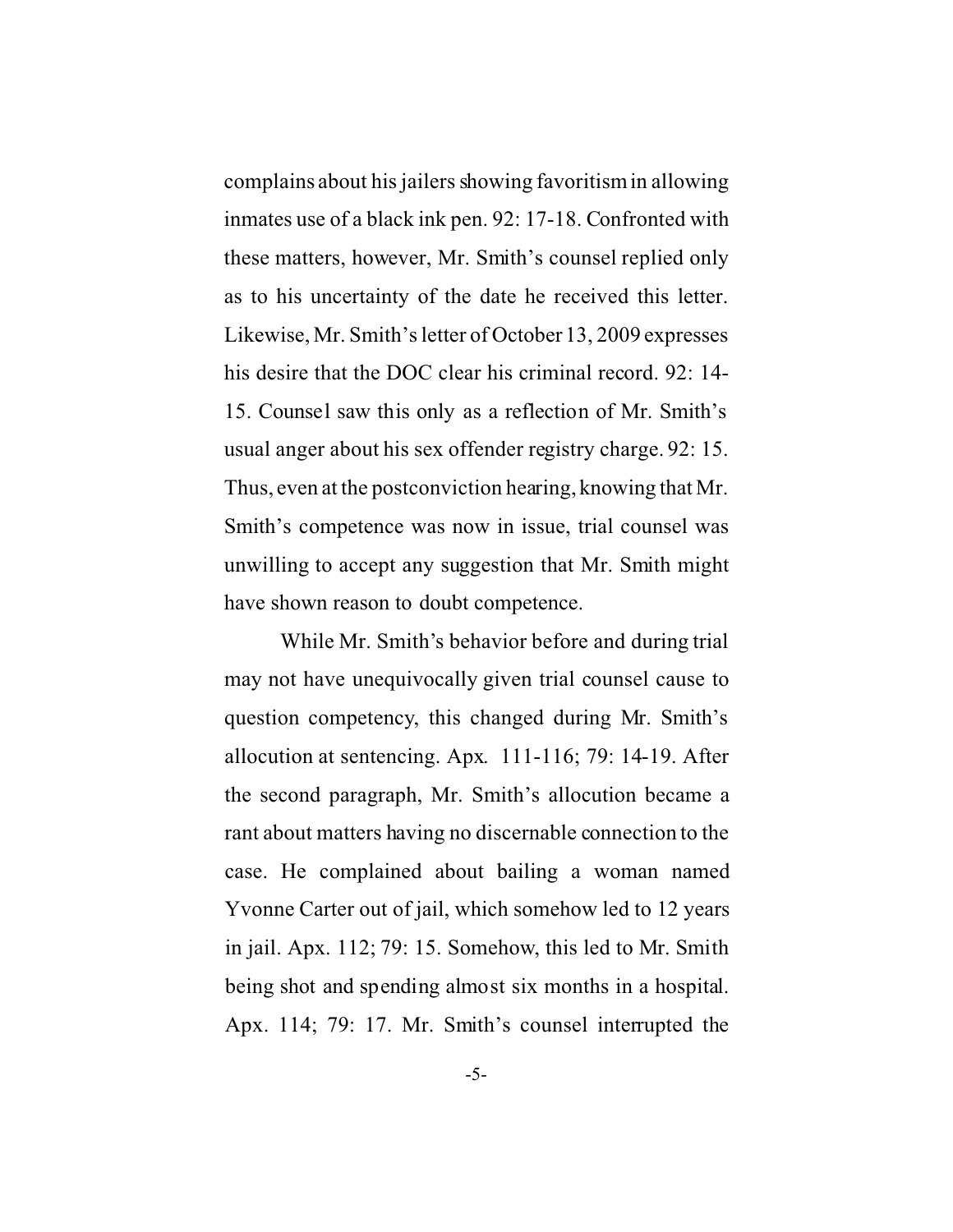allocution. Apx. 114; 79: 17. However, he testified he did so not because he perceived a competency issue, but rather merely an anger issue. 92: 35. That the object of this anger was far afield from anything relevant to sentencing did not seem to occur to trial counsel. He certainly, by the end of the allocution, had objective reasons to doubt competency. His failure to raise the issue constitutes deficient performance. Moreover, since there is a reasonable probability that Mr. Smith would have been found incompetent had trial counsel raised the issue at that point, Mr. Smith suffered prejudice. *Hummel v. Rosemeyer*, 564 F.3d 290, 303 (3rd Cir. 2009).

#### **Procedural incompetency claim**

The procedural competency claim turns on whether the trial court had reason to doubt competency. Thus, quite appropriately, the State's analysis starts with lengthy quotes, in full, of every occasion Mr. Smith spoke on the record during trial and sentencing. State's br. 3-9. The quotes from trial colloquies are unremarkable, and generally consist of Mr. Smith giving single word answers. As Dr. Collins noted, however, they are of minimal value in assessing Mr. Smith's thought processes. 91: 22.

Mr. Smith's allocution, however, is quite different.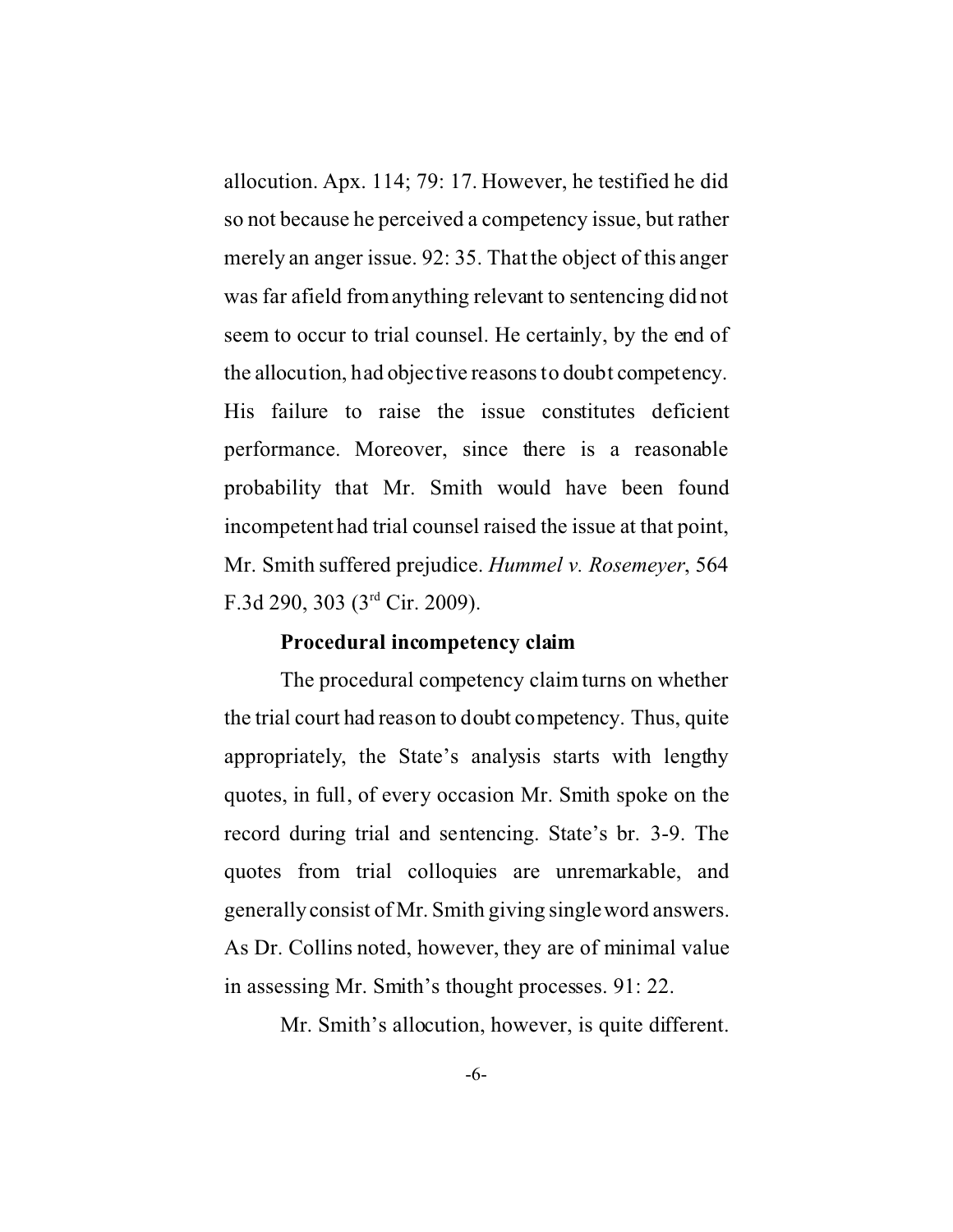Mr. Smith had free rein to address the court, at least until his counsel and the court interrupted. The State's analysis, however, does not address the content of the allocution, other than to acknowledge it as "rambling" and to agree with the trial court's assessment that it was "unhelpful." State's br. 9-10. The State argues that the "court is not trained in medical diagnosis" and that even if it were so trained, mental illness alone is not incompetence. State's br. 10.

Mr. Smith never meant to suggest that the sentencing court should have diagnosed Mr. Smith's condition. He suggests only that his bizarre and incoherent allocution reasonably provides doubt as to competency. Despite the almost incoherent nature of the allocution, and the sentencing court's observation that "none of this really has much bearing on what went on in this particular case," the court failed to raise competency. Apx. 116; 79: 19. In so doing, the court deprived Mr. Smith of his right not to be sentenced while incompetent. Moreover, a competency evaluation initiated in December of 2009 would have likely led to the same jail records which Dr. Collins and Dr. Pankiewicz later reviewed, and thus led to doubt about Mr. Smith's competency during trial.